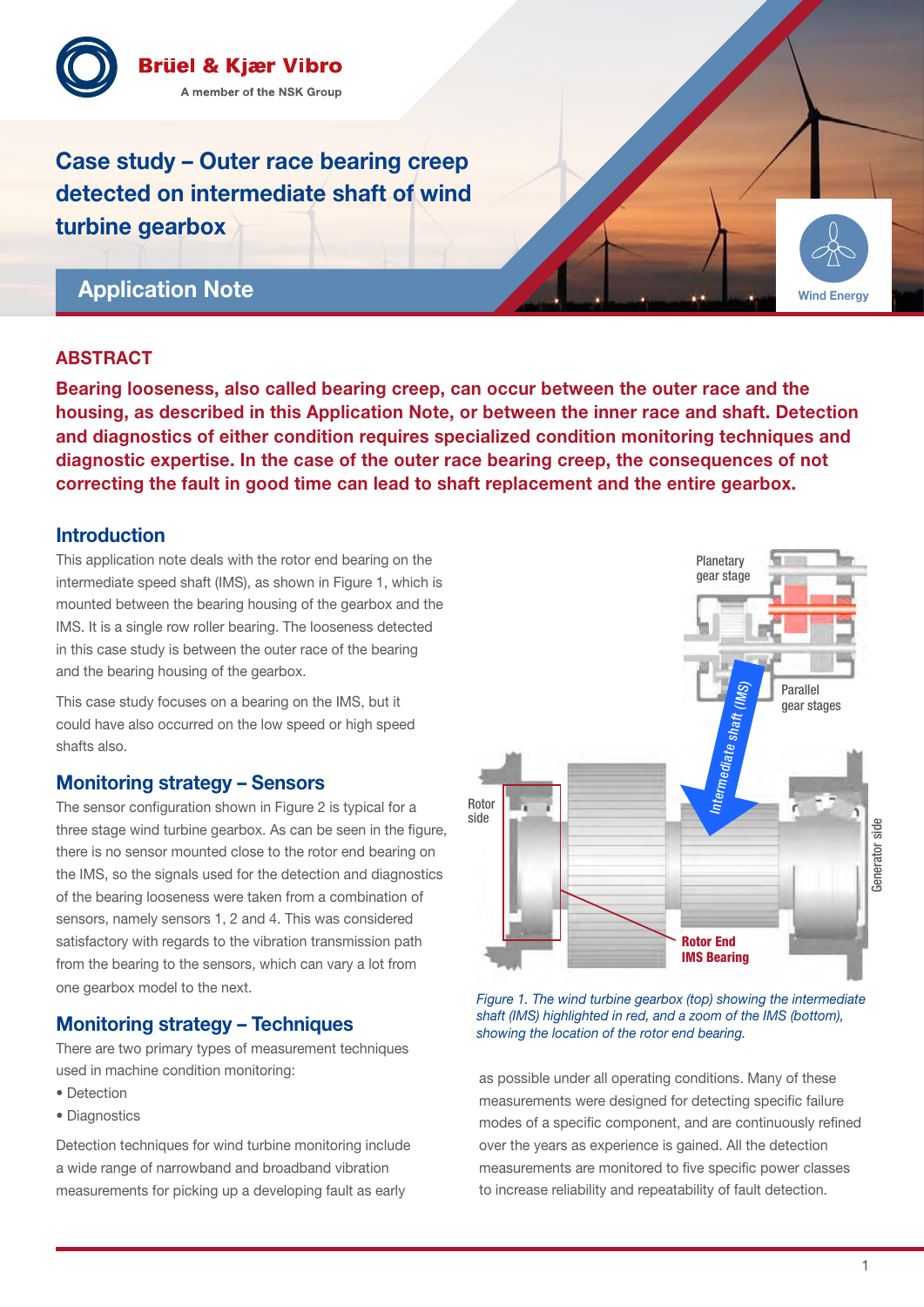



Two detection measurements highlighted in this case study include:

- Residual value (RV) Root mean square of tooth meshing frequency sidebands
- 2xTMF 2nd harmonic of the tooth meshing frequency (TMF)

The diagnostic measurements are used to identify the type and severity of the fault, so the proper service action can be planned. These primarily include frequency spectra, envelope spectra and the time waveform signal, but there are other diagnostic tools also used where required. The diagnostic measurements require expertise from a specialist to properly analyze the developing fault and evaluate the lead-time to service.

The frequency spectrum is used as a diagnostic measurement in this case study.

## Detection and diagnostics of the fault

Figure 3 shows two detection measurements, indicating the date of detection, trend and shutdown for service. In this particular case there are two symptoms occurring at the initial stages of the fault development:

- Gear shaft misalignment Seen by TMF harmonics
- Modulation of TMF Due to load variations

Figure 4 on the top shows the 2nd and 3rd harmonics of the TMF, greater than the first harmonic in amplitude, thus indicating gear misalignment. The bottom plot in Figure 4 shows bearing fault frequencies for the ball passing frequency (BPFO) of the generator end of the inboard bearing on the IMS. This is a strong indication that the rotor end bearing looseness (discussed later) has changed the shaft dynamics and increased the loading on the generator end bearing.

## Results and Feedback

It has been determined that the outer race of the IMS rotor side bearing has been wearing the gearbox housing bore hole over time. This cannot be repaired up-tower and therefore will require a crane to remove the gearbox. The excess clearance of the bearing consequently results in excess misalignment of the shafts for the parallel stage gears. If the excessive clearance is not detected in time, misalignment of the parallel stage shafts causes tooth damage to the IMS gear and the high speed shaft (HSS) pinion plus damage to the IMS Generator side bearings. Even the mechanical oil pump operation can be affected



*Figure 2. Sensor installation on the gearbox. Sensor 4 is shown mounted horizontally on the generator end (right side) of the IMS (shown in red).*

since it is quite often coupled directly to the HSS.

Without proper monitoring, replacement of only the damaged bearings and gears will not solve the problem and they will eventually be damaged again. Therefore the gearbox will have to be replaced to avoid this.

Bearing looseness can be detected by several measurements, including TMF and harmonics, RV, and shaft speed orders. Oil analysis, incidentally, gave no indication of gearbox housing wear.



*Figure 3. Residual value plot (top) and 2xTMF plot (bottom).*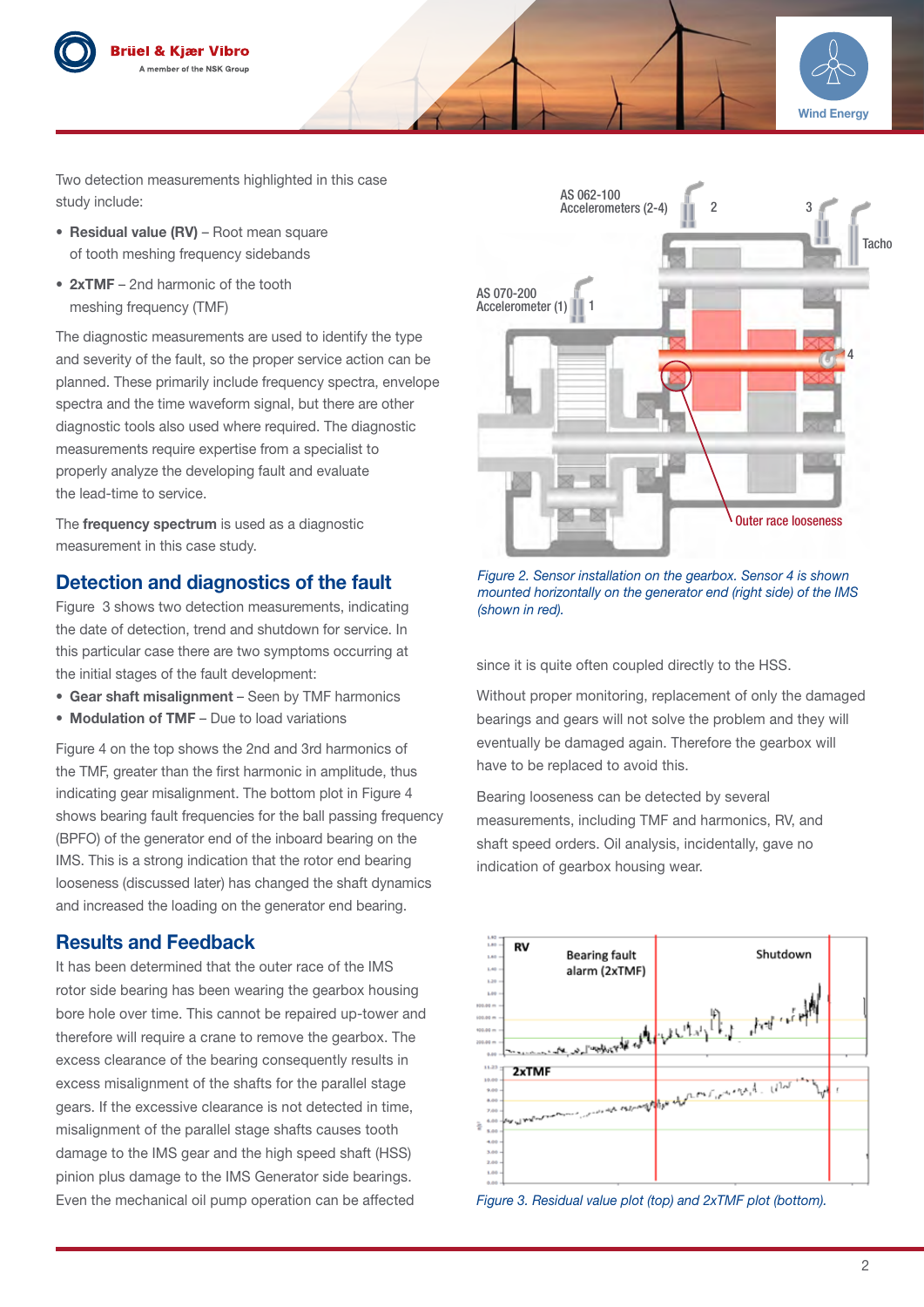







## **Benefits**

There are two maintenance scenarios, but it is the first scenario that gives savings:

- 1. Early bearing looseness detection
- 2. IMS gear problem observed but bearing looseness not detected

In the first scenario, as the clearance is minimal, the wind turbine can run until gearbox replacement. At maintenance time, assuming four days downtime at \$2120/day plus \$244,000 for a crane and a new gearbox, this amounts to a total of \$252,480.

In the second scenario, the IMS shaft, gears and bearings will be damaged and have to be replaced. This results in six days downtime at a cost of \$44,520. Over time a new gear fault will be detected on the recently replaced IMS. The wind turbine will be stopped and investigated to determine the cause, resulting in 21 days downtime plus the need for a crane and a new gearbox. This total cost is \$333,040, which is \$80,560 more expensive than the first maintenance scenario.



*Figure 6. Endoscope camera pictures of the parallel gears and bearings: IMS gear (top), IMS-NRE bearing (middle), IMS rotor side bearing (bottom).* 

Inner race-



*Figure 5. Results of excess clearance in the IMS rotor side bearing leads to damage of other components.*